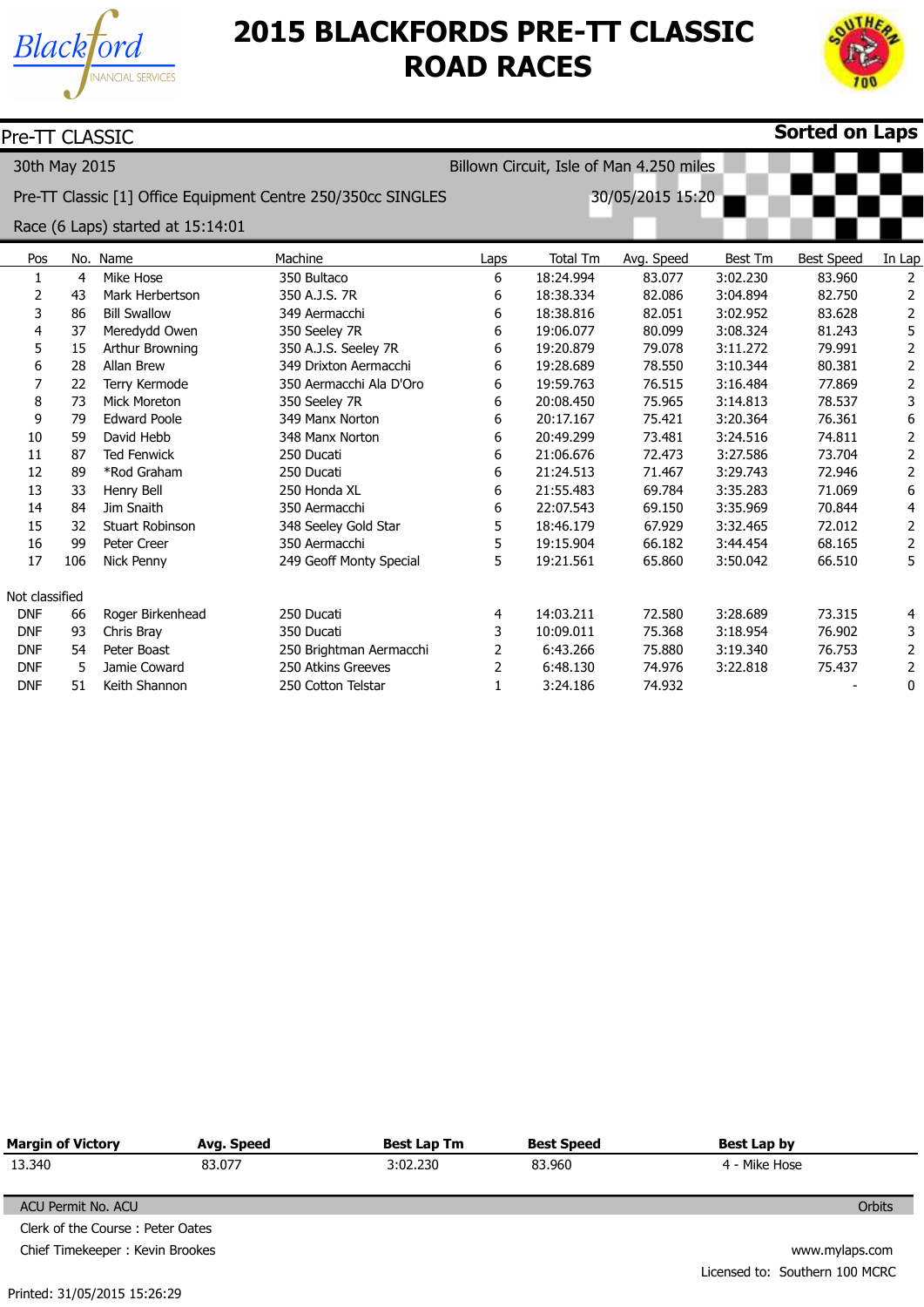



| Pre-TT CLASSIC          |     |                                               |                    |      |           |                                          |          | <b>Sorted on Laps</b> |        |
|-------------------------|-----|-----------------------------------------------|--------------------|------|-----------|------------------------------------------|----------|-----------------------|--------|
| 30th May 2015           |     |                                               |                    |      |           | Billown Circuit, Isle of Man 4.250 miles |          |                       |        |
|                         |     | Pre-TT Classic [2] SIDECAR Race 1             | 30/05/2015 15:55   |      |           |                                          |          |                       |        |
|                         |     | Race (4 Laps) started at 15:48:40             |                    |      |           |                                          |          |                       |        |
| Pos                     | No. | Name                                          | Machine            | Laps | Total Tm  | Avg. Speed                               | Best Tm  | Best Speed            | In Lap |
|                         | 9   | Eddy Wright/ Kieran Clark                     | 1000 Windle B.M.W. | 4    | 12:02.540 | 84.701                                   | 2:56.649 | 86.612                | 4      |
| 2                       | 5   | Rod Bellas/ Dean Kilkenny                     | 1200 BLR Imp       | 4    | 12:04.434 | 84.480                                   | 2:56.701 | 86.587                | 4      |
| 3                       | 7   | Wally Saunders/ Bob Dowty                     | 850 Special        | 4    | 12:31.229 | 81.467                                   | 3:04.274 | 83.029                | 4      |
| 4                       | 51  | Kobus Bouman/ Nicolai Klink                   | 900 Weslake NRE    | 4    | 13:12.238 | 77.250                                   | 3:13.760 | 78.964                | 4      |
| 5.                      | 99  | *Patrick Geffray/ Ronnie Ain                  | 1000 B.M.W. M.R.E. | 4    | 13:12.791 | 77.196                                   | 3:15.211 | 78.377                | 3      |
| 6                       | 46  | *Andy Nourish/ Alan Bedford                   | 900 Nourish        | 4    | 13:23.907 | 76.128                                   | 3:17.552 | 77.448                | 2      |
|                         | 68  | ~John Potts/ Claire Duplock                   | 980 NRE B.M.W.     | 4    | 13:34.680 | 75.122                                   | 3:17.954 | 77.291                | 4      |
| 8                       | 45  | Paul Owen/ Roland Martiny                     | 1000 B.M.W. Windle | 4    | 13:51.061 | 73.641                                   | 3:24.339 | 74.876                | 4      |
| 9                       | 8   | Howard Langham/ Geoff Kni                     | 500 Konig          | 4    | 15:02.201 | 67.834                                   | 3:40.373 | 69.428                | 2      |
| 10                      | 77  | *Steve Brooks/ Jan Tyrell                     | 930 Moly Imp       | 4    | 15:53.751 | 64.168                                   | 3:54.290 | 65.304                | 3      |
| Not classified (2 Laps) |     |                                               |                    |      |           |                                          |          |                       |        |
| <b>DNF</b>              | 6   | ~Keith Walters/ Alison DeAn                   | 998 Windle Imp     | 3    | 10:10.486 | 75.186                                   | 3:19.365 | 76.744                | 2      |
| <b>DNF</b>              | 33  | Phil Biggadyke/ Hayley Cape 750 A P H Triumph |                    |      | 7:41.754  | 66.269                                   | 3:47.739 | 67.182                | 2      |
| <b>DNF</b>              | 11  | Nick Cutmore/ Nancy Thom: 742 B.S.A.          |                    |      | 3:58.383  | 64.182                                   |          |                       | 0      |

| <b>Margin of Victory</b>         | Avg. Speed | <b>Best Lap Tm</b> | <b>Best Speed</b> | Best Lap by                    |
|----------------------------------|------------|--------------------|-------------------|--------------------------------|
| 1.894                            | 84.701     | 2:56.649           | 86.612            | 9 - Eddy Wright/ Kieran Clark  |
|                                  |            |                    |                   |                                |
| ACU Permit No. ACU               |            |                    |                   | Orbits                         |
| Clerk of the Course: Peter Oates |            |                    |                   |                                |
| Chief Timekeeper: Kevin Brookes  |            |                    |                   | www.mylaps.com                 |
|                                  |            |                    |                   | Licensed to: Southern 100 MCRC |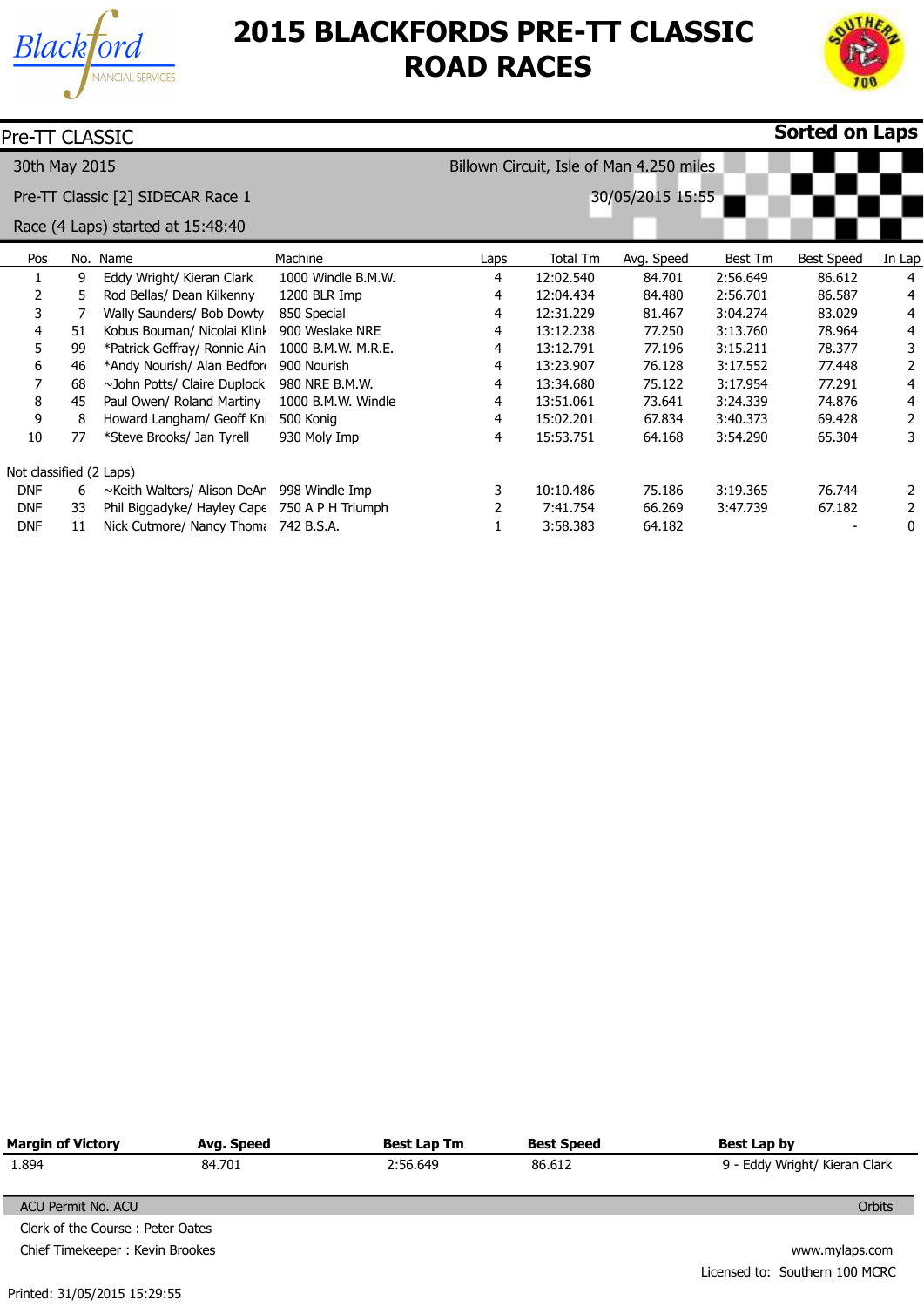



| Pre-TT CLASSIC                                            |                |                                   |                                                              |      |           |                  |                |                   | <b>Sorted on Laps</b> |
|-----------------------------------------------------------|----------------|-----------------------------------|--------------------------------------------------------------|------|-----------|------------------|----------------|-------------------|-----------------------|
| 31st May 2015<br>Billown Circuit, Isle of Man 4.250 miles |                |                                   |                                                              |      |           |                  |                |                   |                       |
|                                                           |                |                                   | Pre-TT Classic [3] Quine & Cubbon Printers 250cc LIGHTWEIGHT |      |           | 31/05/2015 14:05 |                |                   |                       |
|                                                           |                | Race (6 Laps) started at 13:51:01 |                                                              |      |           |                  |                |                   |                       |
| Pos                                                       |                | No. Name                          | Machine                                                      | Laps | Total Tm  | Avg. Speed       | <b>Best Tm</b> | <b>Best Speed</b> | In Lap                |
| 1                                                         | 7              | Ewan Hamilton                     | 242 Suzuki                                                   | 6    | 18:12.884 | 83.998           | 3:00.439       | 84.793            | 3                     |
| 2                                                         | 12             | Adrian Harrison                   | 250 Jackson Suzuki                                           | 6    | 18:30.369 | 82.675           | 3:01.308       | 84.387            | 2                     |
| 3                                                         | $\overline{4}$ | Mike Hose                         | 250 Ariel Arrow                                              | 6    | 18:45.331 | 81.576           | 3:04.848       | 82.771            | 6                     |
| 4                                                         | 22             | Terry Kermode                     | 250 Yamaha                                                   | 6    | 18:48.407 | 81.354           | 3:03.326       | 83.458            | 6                     |
| 5                                                         | 60             | *Joe Akroyd                       | 250 Suzuki                                                   | 6    | 18:49.906 | 81.246           | 3:04.154       | 83.083            | 6                     |
| 6                                                         | 48             | Jeff Ward                         | 250 Carbutt Suzuki                                           | 6    | 18:50.559 | 81.199           | 3:04.122       | 83.097            | 5                     |
|                                                           | 10             | Dave Edwards                      | 246 Yamaha                                                   | 6    | 18:51.664 | 81.119           | 3:03.823       | 83.232            | 5                     |
| 8                                                         | 75             | Philip Shaw                       | 247 Suzuki                                                   | 6    | 19:30.828 | 78.406           | 3:12.285       | 79.569            | 4                     |
| 9                                                         | 49             | <b>Billy Cummins</b>              | 250 Suzuki                                                   | 6    | 19:38.936 | 77.867           | 3:13.991       | 78,870            | 6                     |
| 10                                                        | 23             | Alan 'Bud' Jackson                | 247 Suzuki                                                   | 6    | 19:39.137 | 77.854           | 3:14.748       | 78.563            | 6                     |
| 11                                                        | 40             | Barry Davidson                    | 250 Gimbert Honda                                            | 6    | 20:03.575 | 76.273           | 3:17.577       | 77.438            | 5                     |
| 12                                                        | 72             | Ken Hankey                        | 247 Suzuki                                                   | 6    | 20:51.897 | 73.329           | 3:23.056       | 75.349            | 6                     |
| 13                                                        | 21             | *Karl Fox                         | 250 Suzuki                                                   | 6    | 20:53.624 | 73.228           | 3:24.467       | 74.829            | 6                     |
| 14                                                        | 20             | Gary Hutton                       | 198 Honda                                                    | 6    | 21:13.945 | 72.060           | 3:27.560       | 73.714            | 6                     |
| 15                                                        | 89             | *Rod Graham                       | 250 Ducati                                                   | 6    | 21:15.179 | 71.990           | 3:29.271       | 73.111            | 6                     |
|                                                           |                | Not classified $(66\% = 3$ Laps)  |                                                              |      |           |                  |                |                   |                       |
| <b>DNF</b>                                                | 41             | Les Trotter                       | 247 Suzuki                                                   | 5    | 17:27.778 | 73.012           | 3:23.061       | 75.347            | 3                     |
| <b>DNF</b>                                                | 88             | <b>Bill Butler</b>                | 247 Suzuki                                                   | 3    | 10:04.216 | 75.966           | 3:15.167       | 78.394            | 3                     |
| <b>DNF</b>                                                | 96             | Geoff Bates                       | 250 Bates Honda                                              |      | 3:53.576  | 65.503           |                |                   | 0                     |

| <b>Margin of Victory</b>         | Avg. Speed | <b>Best Lap Tm</b> | <b>Best Speed</b> | Best Lap by                    |
|----------------------------------|------------|--------------------|-------------------|--------------------------------|
| 17.485                           | 83.998     | 3:00.439           | 84.793            | 7 - Ewan Hamilton              |
| ACU Permit No. ACU               |            |                    |                   | <b>Orbits</b>                  |
| Clerk of the Course: Peter Oates |            |                    |                   |                                |
| Chief Timekeeper: Kevin Brookes  |            |                    |                   | www.mylaps.com                 |
|                                  |            |                    |                   | Licensed to: Southern 100 MCRC |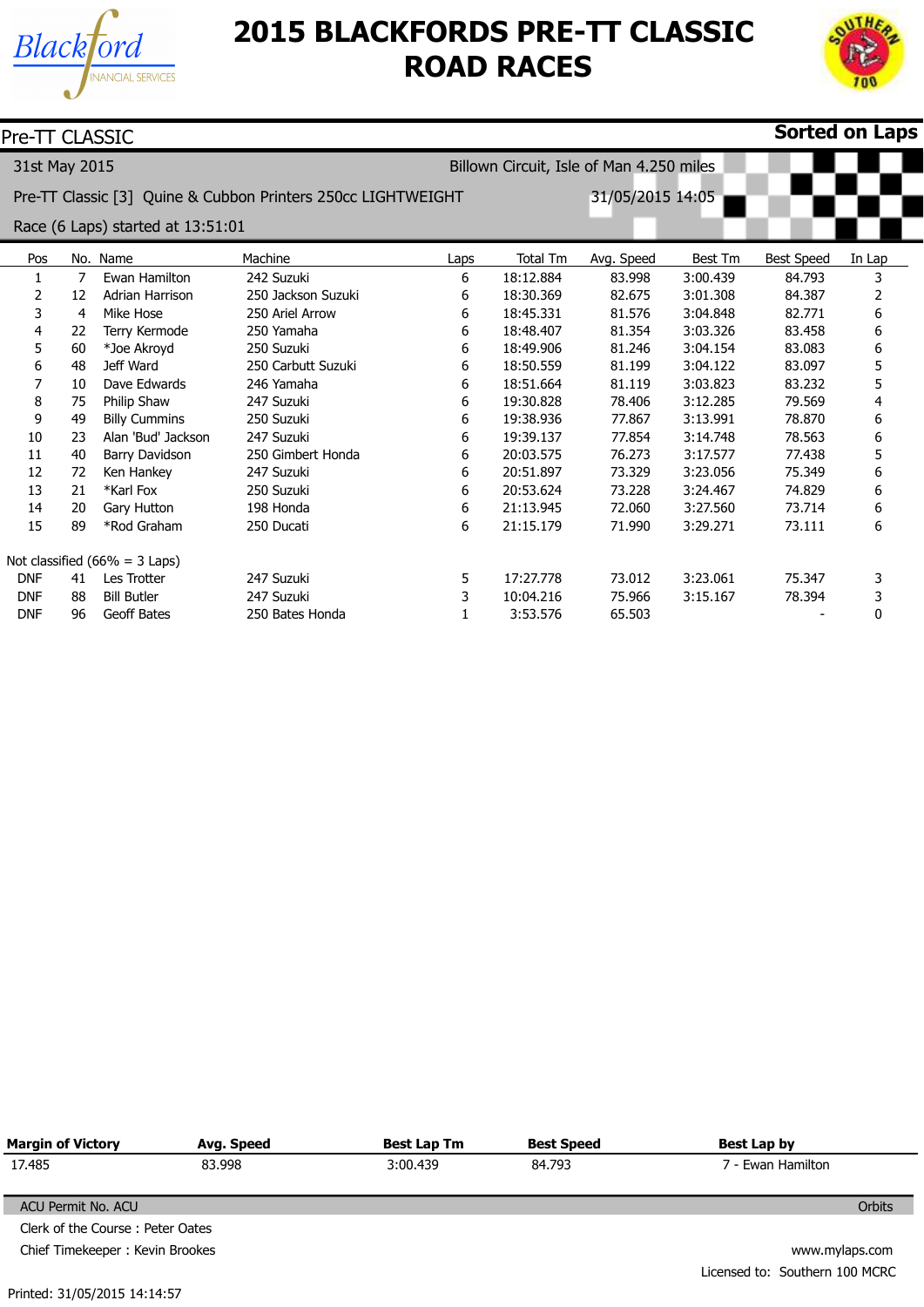



| Pre-TT CLASSIC |     |                                                |                          |                |                 |                                          |          |                   | <b>Sorted on Laps</b> |
|----------------|-----|------------------------------------------------|--------------------------|----------------|-----------------|------------------------------------------|----------|-------------------|-----------------------|
| 31st May 2015  |     |                                                |                          |                |                 | Billown Circuit, Isle of Man 4.250 miles |          |                   |                       |
|                |     | Pre-TT Classic [4] Greystones LLC 500cc Senior |                          |                |                 | 31/05/2015 17:15                         |          |                   |                       |
|                |     | Race (8 Laps) started at 16:27:52              |                          |                |                 |                                          |          |                   |                       |
| Pos            |     | No. Name                                       | Machine                  | Laps           | <b>Total Tm</b> | Avg. Speed                               | Best Tm  | <b>Best Speed</b> | In Lap                |
| $\mathbf{1}$   | 5   | Jamie Coward                                   | 500 Craven Manx Norton   | 8              | 21:57.736       | 92.887                                   | 2:43.029 | 93.848            | 6                     |
| 2              | 3   | Alan Oversby                                   | 500 Davies M/sport Honda | 8              | 21:57.808       | 92.882                                   | 2:42.184 | 94.337            | 6                     |
| 3              | 11  | Steven Elliott                                 | 498 Rutter Honda         | 8              | 23:26.002       | 87.055                                   | 2:53.180 | 88.347            | 7                     |
| 4              | 4   | Mike Hose                                      | 450 Honda                | 8              | 23:26.280       | 87.038                                   | 2:53.380 | 88.245            | 7                     |
| 5              | 37  | Meredydd Owen                                  | 498Seeley G50            | 8              | 23:45.871       | 85.842                                   | 2:55.498 | 87.180            | 7                     |
| 6              | 28  | Allan Brew                                     | 496 Seeley G50           | 8              | 23:46.370       | 85.812                                   | 2:54.552 | 87.653            | 8                     |
| 7              | 40  | Barry Davidson                                 | 500 R.J.P.Honda          | 8              | 23:47.297       | 85.757                                   | 2:56.172 | 86.847            | 3                     |
| 8              | 16  | Alec Whitwell                                  | 450 Bates Honda          | 8              | 24:31.350       | 83.189                                   | 2:59.095 | 85.430            | 8                     |
| 9              | 58  | *John Leigh-Pember                             | 499 Norton               | 8              | 24:31.371       | 83.188                                   | 3:00.962 | 84.548            | 5                     |
| 10             | 61  | Andy Lee                                       | 499 Molnar Manx Norton   | 8              | 24:32.734       | 83.111                                   | 3:00.604 | 84.716            | 4                     |
| 11             | 15  | Arthur Browning                                | 500 Seeley Matchless     | 8              | 24:42.824       | 82.545                                   | 3:01.855 | 84.133            | 5                     |
| 12             | 59  | David Hebb                                     | 499 Manx Norton          | 7              | 22:01.815       | 81.025                                   | 3:03.880 | 83.206            | 3                     |
| 13             | 51  | Keith Shannon                                  | 500 Seeley G50           | 7              | 22:19.888       | 79.932                                   | 3:07.580 | 81.565            | 5                     |
| 14             | 50  | John A Jones                                   | 496 Matchless G50        | 7              | 22:26.984       | 79.511                                   | 3:07.667 | 81.527            | 5                     |
| 15             | 110 | Dean Martin                                    | 500 Davies M/sport Honda | 7              | 22:35.206       | 79.029                                   | 3:08.450 | 81.189            | 7                     |
| 16             | 97  | Ian Bainbridge                                 | 500 Petty Manx Norton    | 7              | 22:44.749       | 78.476                                   | 3:11.725 | 79.802            | 6                     |
| 17             | 70  | Roy Phipps                                     | 412 Honda K4             | 7              | 22:56.377       | 77,813                                   | 3:12.019 | 79.680            | 7                     |
| 18             | 83  | Danny Pullen                                   | 500 Suzuki               | 7              | 24:06.643       | 74.033                                   | 3:22.344 | 75.614            | 6                     |
|                |     | Not classified $(66.7\% = 5$ Laps)             |                          |                |                 |                                          |          |                   |                       |
| <b>DNF</b>     | 82  | Mark Parrett                                   | 500 Manx Norton          | 5              | 14:56.373       | 85.344                                   | 2:55.300 | 87.279            | 3                     |
| <b>DNF</b>     | 47  | David Lissaman                                 | 500 N.R.E. Seeley        | 5              | 16:00.584       | 79.639                                   | 3:06.614 | 81.987            | 5                     |
| <b>DNF</b>     | 74  | Jamie O'Brien                                  | 500 TTS Weslake          | 3              | 9:25.606        | 81.152                                   | 3:05.359 | 82.543            | $\overline{2}$        |
| <b>DNF</b>     | 95  | <b>Edward Manley</b>                           | 500 Roundtower Matchless | 3              | 9:32.300        | 80.203                                   | 3:04.309 | 83.013            | 3                     |
| <b>DNF</b>     | 39  | <b>Bob Owen</b>                                | 500 Seeley G50           | $\overline{2}$ | 6:04.493        | 83.952                                   | 2:59.047 | 85.452            | 2                     |
| <b>DNF</b>     | 6   | Paul Coward                                    | 500 Nourish Weslake      | $\overline{2}$ | 6:06.083        | 83.588                                   | 2:58.549 | 85.691            | $\overline{2}$        |

| <b>Margin of Victory</b><br>Avg. Speed |  | <b>Best Lap Tm</b> | <b>Best Speed</b> | Best Lap by                    |  |  |
|----------------------------------------|--|--------------------|-------------------|--------------------------------|--|--|
| 0.072<br>92.887<br>2:42.184<br>94.337  |  |                    | 3 - Alan Oversby  |                                |  |  |
| ACU Permit No. ACU                     |  |                    |                   | Orbits                         |  |  |
| Clerk of the Course: Peter Oates       |  |                    |                   |                                |  |  |
| Chief Timekeeper: Kevin Brookes        |  |                    |                   | www.mylaps.com                 |  |  |
|                                        |  |                    |                   | Licensed to: Southern 100 MCRC |  |  |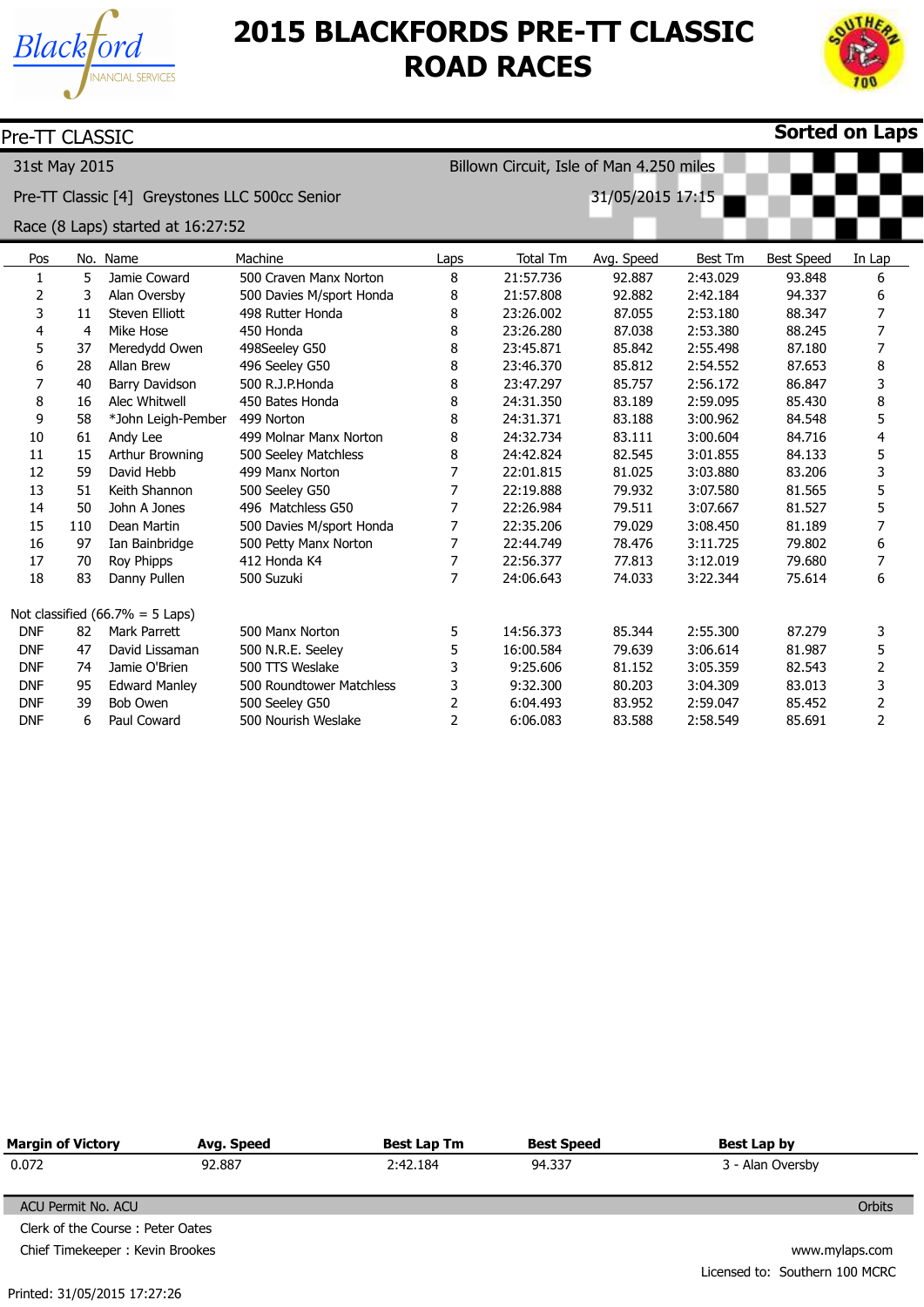



|               |    | Pre-TT CLASSIC                           |                    |      |           |                                          |          | Sorted on Laps    |        |
|---------------|----|------------------------------------------|--------------------|------|-----------|------------------------------------------|----------|-------------------|--------|
| 31st May 2015 |    |                                          |                    |      |           | Billown Circuit, Isle of Man 4.250 miles |          |                   |        |
|               |    | Pre-TT Classic [5] Sidecar Camathias Cup | 31/05/2015 18:45   |      |           |                                          |          |                   |        |
|               |    | Race (4 Laps) started at 17:49:38        |                    |      |           |                                          |          |                   |        |
| Pos           |    | No. Name                                 | Machine            | Laps | Total Tm  | Avg. Speed                               | Best Tm  | <b>Best Speed</b> | In Lap |
|               | 9  | Eddy Wright/ Kieran Clark                | 1000 Windle B.M.W. | 4    | 12:10.724 | 83.753                                   | 2:58.146 | 85.885            | 4      |
| 2             | 5  | Rod Bellas/ Dean Kilkenny                | 1200 BLR Imp       | 4    | 12:11.542 | 83.659                                   | 2:58.885 | 85.530            | 4      |
| 3             |    | Wally Saunders/ Bob Dowty                | 850 Special        | 4    | 12:34.223 | 81.143                                   | 3:04.817 | 82.785            | 4      |
| 4             | 99 | *Patrick Geffray/ Ronnie Aine            | 1000 B.M.W. M.R.E. | 4    | 13:14.773 | 77.003                                   | 3:13.953 | 78.885            | 4      |
| 5             | 51 | Kobus Bouman/ Nicolai Klinker            | 900 Weslake NRE    | 4    | 13:19.159 | 76.581                                   | 3:17.143 | 77.609            | 4      |
| 6             | 68 | ~John Potts/ Claire Duplock              | 980 NRE B.M.W.     | 4    | 13:20.010 | 76.499                                   | 3:15.178 | 78.390            | 4      |
| 7             | 45 | Paul Owen/ Roland Martiny                | 1000 B.M.W. Windle | 4    | 13:49.631 | 73.768                                   | 3:24.424 | 74.844            | 4      |
| 8             | 6  | ~Keith Walters/ Alison DeAngelis         | 998 Windle Imp     | 4    | 13:58.153 | 73.018                                   | 3:25.360 | 74.503            | 3      |
| 9             | 77 | *Steve Brooks/ Jan Tyrell                | 930 Moly Imp       | 4    | 15:50.372 | 64.396                                   | 3:51.308 | 66.146            | 4      |
|               |    | Not classified (2 Laps)                  |                    |      |           |                                          |          |                   |        |
| <b>DNF</b>    | 22 | Mick Cookson / Alun Thomas               | 750 BMW            | 3    | 10:19.100 | 74.140                                   | 3:22.601 | 75.518            | 2      |
| <b>DNF</b>    | 25 | Albert H. Price/ Dick Gale               | 750 Brasic Yamaha  | 3    | 11:02.869 | 69.244                                   | 3:37.628 | 70.303            | 2      |
| <b>DNF</b>    | 8  | Howard Langham/ Geoff Knight             | 500 Konig          |      | 4:09.622  | 61.293                                   |          |                   | 0      |

| <b>Margin of Victory</b>         | Avg. Speed | <b>Best Lap Tm</b> | <b>Best Speed</b> | Best Lap by                    |
|----------------------------------|------------|--------------------|-------------------|--------------------------------|
| 0.818                            | 83.753     | 2:58.146           | 85.885            | 9 - Eddy Wright/ Kieran Clark  |
|                                  |            |                    |                   |                                |
| ACU Permit No. ACU               |            |                    |                   | Orbits                         |
| Clerk of the Course: Peter Oates |            |                    |                   |                                |
| Chief Timekeeper: Kevin Brookes  |            |                    |                   | www.mylaps.com                 |
|                                  |            |                    |                   | Licensed to: Southern 100 MCRC |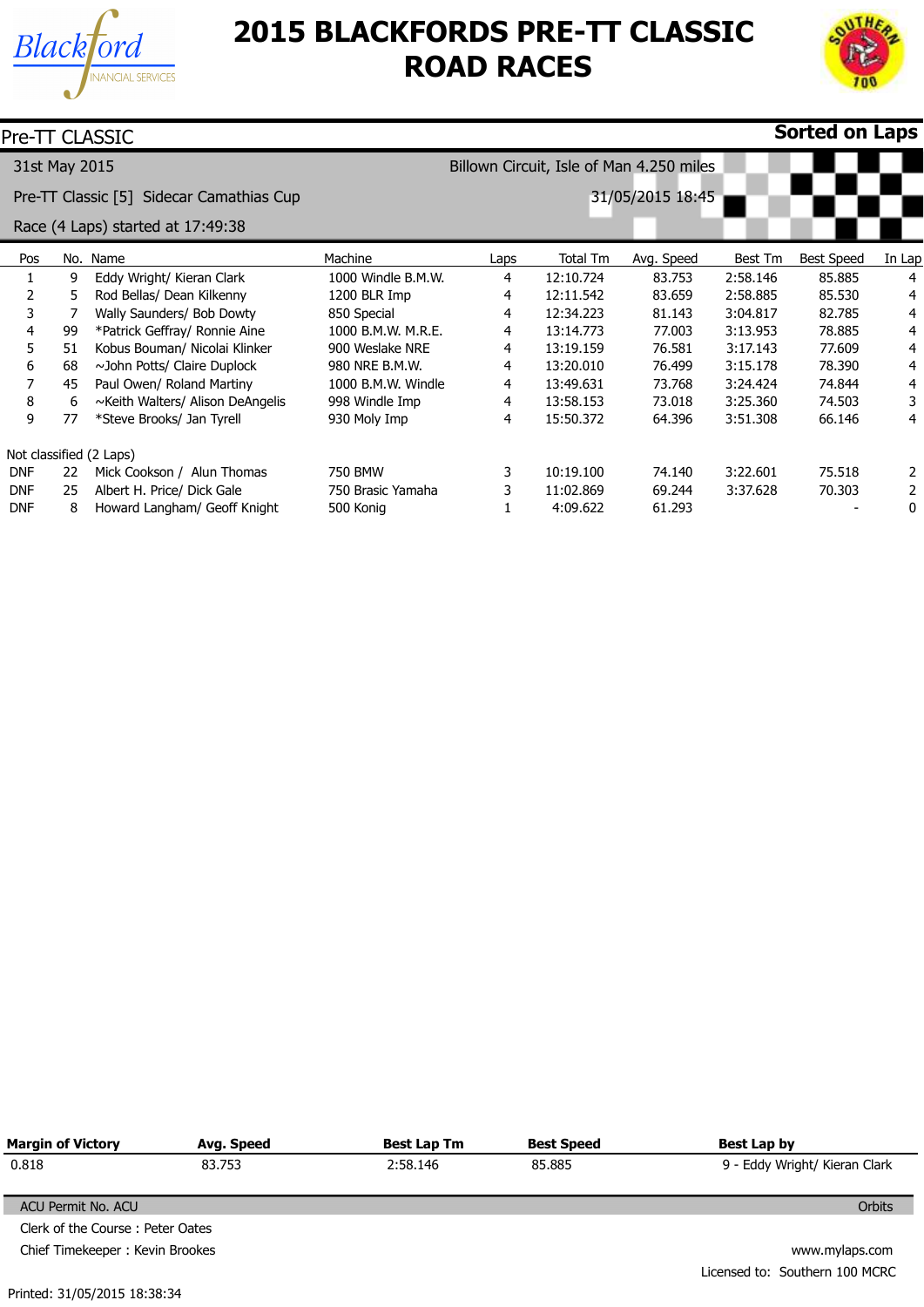



| <b>Sorted on Laps</b><br>Pre-TT CLASSIC |     |                                   |                                                             |                |                                          |                  |                |                   |                |
|-----------------------------------------|-----|-----------------------------------|-------------------------------------------------------------|----------------|------------------------------------------|------------------|----------------|-------------------|----------------|
| 31st May 2015                           |     |                                   |                                                             |                | Billown Circuit, Isle of Man 4.250 miles |                  |                |                   |                |
|                                         |     |                                   | Pre-TT Classic [6] A D Hewitt Dental Practice 850cc CLASSIC |                |                                          | 31/05/2015 14:50 |                |                   |                |
|                                         |     | Race (8 Laps) started at 14:22:14 |                                                             |                |                                          |                  |                |                   |                |
| Pos                                     |     | No. Name                          | Machine                                                     | Laps           | Total Tm                                 | Avg. Speed       | <b>Best Tm</b> | <b>Best Speed</b> | In Lap         |
| 1                                       | 3   | Alan Oversby                      | 500 Davies M/sport Honda                                    | 8              | 22:04.404                                | 92.419           | 2:42.810       | 93.975            | 6              |
| $\overline{2}$                          | 5   | Jamie Coward                      | 500 Craven Manx Norton                                      | 8              | 22:29.721                                | 90.685           | 2:45.479       | 92.459            | 3              |
| 3                                       | 54  | Peter Boast                       | 500 Honda                                                   | 8              | 23:23.864                                | 87.188           | 2:53.106       | 88.385            | 2              |
| 4                                       | 43  | Mark Herbertson                   | 500 Matchless G.50                                          | 8              | 23:36.903                                | 86.386           | 2:53.131       | 88.372            | 7              |
| 5                                       | 11  | <b>Steven Elliott</b>             | 498 Rutter Honda                                            | 8              | 23:38.220                                | 86.305           | 2:52.989       | 88.445            | 8              |
| 6                                       | 16  | Alec Whitwell                     | 850 Bates Honda                                             | 8              | 23:38.338                                | 86.298           | 2:54.713       | 87.572            | 6              |
| 7                                       | 82  | <b>Mark Parrett</b>               | 500 Manx Norton                                             | 8              | 23:44.622                                | 85.918           | 2:55.645       | 87.108            | 7              |
| 8                                       | 39  | <b>Bob Owen</b>                   | 500 Seeley G50                                              | 8              | 23:53.604                                | 85.379           | 2:55.129       | 87.364            | 6              |
| 9                                       | 37  | Meredydd Owen                     | 498Seeley G50                                               | 8              | 24:09.329                                | 84.453           | 2:58.084       | 85.915            | 4              |
| 10                                      | 100 | Hefyn Owen                        | 499 Seeley G50                                              | 8              | 24:21.722                                | 83.737           | 2:58.727       | 85.605            | 4              |
| 11                                      | 58  | *John Leigh-Pember                | 499 Norton                                                  | 8              | 24:35.365                                | 82.963           | 2:59.596       | 85.191            | 7              |
| 12                                      | 61  | Andy Lee                          | 750 Rob North Trident                                       | 8              | 24:35.424                                | 82.959           | 2:59.573       | 85.202            | 7              |
| 13                                      | 95  | <b>Edward Manley</b>              | 500 Roundtower Matchless                                    | 8              | 24:39.788                                | 82.715           | 3:00.708       | 84.667            | 7              |
| 14                                      | 15  | Arthur Browning                   | 500 Seeley Matchless                                        | 8              | 24:42.399                                | 82.569           | 3:03.222       | 83.505            | $\overline{2}$ |
| 15                                      | 23  | Alan 'Bud' Jackson                | 499 Jims Manx Norton                                        | 8              | 24:49.469                                | 82.177           | 3:02.506       | 83.833            | 6              |
| 16                                      | 111 | Ep van Paassen                    | 750 Weslake Triumph                                         | 8              | 25:08.792                                | 81.125           | 3:05.113       | 82.652            | 8              |
| 17                                      | 20  | Gary Hutton                       | 500 Seeley Honda                                            | 7              | 22:48.547                                | 78.258           | 3:12.636       | 79.424            | 2              |
| 18                                      | 27  | <b>Trevor Rufus</b>               | 850 Triumph Weslake                                         | $\overline{7}$ | 23:12.931                                | 76.888           | 3:13.380       | 79.119            | 5              |
| Not classified (6 Laps)                 |     |                                   |                                                             |                |                                          |                  |                |                   |                |
| <b>DNF</b>                              | 6   | Paul Coward                       | 750 Nourish Weslake                                         | 5              | 13:45.187                                | 92.706           | 2:42.605       | 94.093            | 3              |
| <b>DNF</b>                              | 47  | David Lissaman                    | 850 N.R.E. Seeley                                           | 3              | 9:32.092                                 | 80.232           | 3:06.665       | 81.965            | 2              |
| <b>DNF</b>                              | 9   | Chris McGahan                     | 830 B.S.A.                                                  | 2              | 6:23.111                                 | 79.872           | 3:06.173       | 82.182            | $\overline{2}$ |

| Margin of Victory<br>Avg. Speed  |        | <b>Best Lap Tm</b> | <b>Best Speed</b> | Best Lap by                    |
|----------------------------------|--------|--------------------|-------------------|--------------------------------|
| 25.317                           | 92.419 | 2:42.810           | 93.975            | 3 - Alan Oversby               |
|                                  |        |                    |                   |                                |
| ACU Permit No. ACU               |        |                    |                   | <b>Orbits</b>                  |
| Clerk of the Course: Peter Oates |        |                    |                   |                                |
| Chief Timekeeper: Kevin Brookes  |        |                    |                   | www.mylaps.com                 |
|                                  |        |                    |                   | Licensed to: Southern 100 MCRC |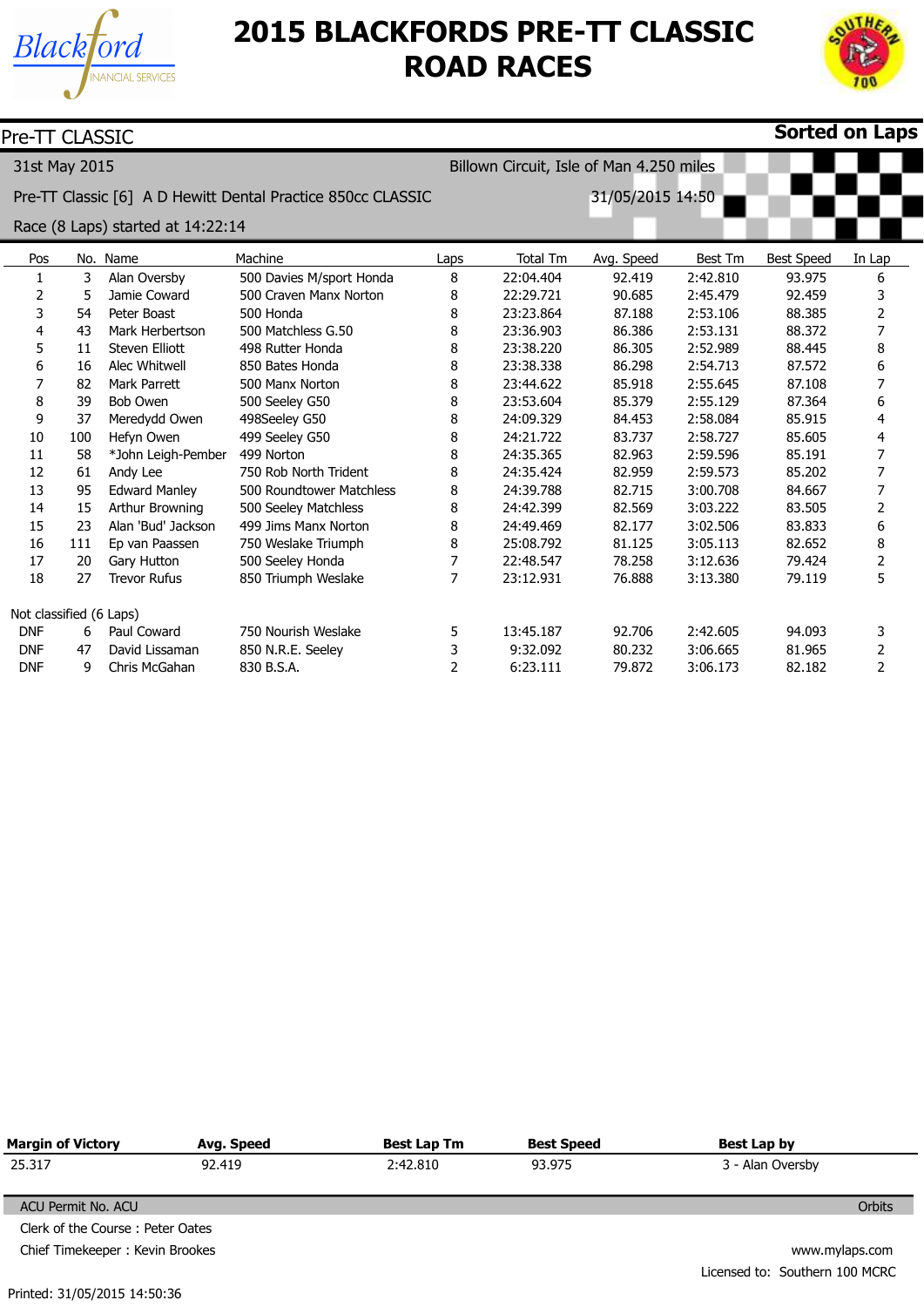



| Pre-TT CLASSIC          |     |                                   |                                                             |                  |                 |                                          |          | <b>Sorted on Laps</b> |                  |
|-------------------------|-----|-----------------------------------|-------------------------------------------------------------|------------------|-----------------|------------------------------------------|----------|-----------------------|------------------|
| 31st May 2015           |     |                                   |                                                             |                  |                 | Billown Circuit, Isle of Man 4.250 miles |          |                       |                  |
|                         |     |                                   | Pre-TT Classic [7] Manx Environmental Services 350cc Junior | 31/05/2015 16:30 |                 |                                          |          |                       |                  |
|                         |     | Race (8 Laps) started at 15:49:43 |                                                             |                  |                 |                                          |          |                       |                  |
| Pos                     |     | No. Name                          | Machine                                                     | Laps             | <b>Total Tm</b> | Avg. Speed                               | Best Tm  | <b>Best Speed</b>     | In Lap           |
| $\mathbf{1}$            | 4   | Mike Hose                         | 350 Ripley Land Honda                                       | 8                | 23:04.350       | 88.417                                   | 2:51.408 | 89.261                | 8                |
| 2                       | 3   | Alan Oversby                      | 350 Davies M/sport Honda                                    | 8                | 23:04.581       | 88.402                                   | 2:50.667 | 89.648                | 7                |
| 3                       | 5   | Jamie Coward                      | 350 Craven Honda                                            | 8                | 23:25.983       | 87.057                                   | 2:53.723 | 88.071                | 4                |
| 4                       | 11  | Steven Elliott                    | 349 Rutter Honda                                            | 8                | 24:13.406       | 84.216                                   | 3:00.040 | 84.981                | 8                |
| 5                       | 40  | Barry Davidson                    | 350 Gimbert Honda                                           | 8                | 24:13.698       | 84.199                                   | 2:59.817 | 85.087                | $\overline{2}$   |
| 6                       | 69  | Ken Davis                         | 350 Honda                                                   | 8                | 24:25.891       | 83.499                                   | 3:00.707 | 84.667                | $\,8\,$          |
| 7                       | 86  | <b>Bill Swallow</b>               | 349 Aermacchi                                               | 8                | 24:44.879       | 82.431                                   | 3:03.081 | 83.570                | 6                |
| 8                       | 95  | <b>Edward Manley</b>              | 350 Honda                                                   | 8                | 24:54.422       | 81.905                                   | 3:05.123 | 82.648                | 3                |
| 9                       | 37  | Meredydd Owen                     | 350 Seeley 7R                                               | 8                | 25:37.788       | 79.595                                   | 3:09.845 | 80.592                | 7                |
| 10                      | 15  | Arthur Browning                   | 350 A.J.S. Seeley 7R                                        | 8                | 26:14.949       | 77.717                                   | 3:13.233 | 79.179                | $\overline{2}$   |
| 11                      | 47  | David Lissaman                    | 350 Honda                                                   | $\overline{7}$   | 23:25.152       | 76.220                                   | 3:16.078 | 78.030                | $\overline{7}$   |
| 12                      | 50  | John A Jones                      | 349 Honda CB350                                             | $\overline{7}$   | 23:25.829       | 76.183                                   | 3:16.673 | 77.794                | $\overline{7}$   |
| 13                      | 70  | Roy Phipps                        | 349 Honda K4                                                | 7                | 23:26.406       | 76.152                                   | 3:16.660 | 77.799                | 7                |
| 14                      | 22  | Terry Kermode                     | 350 Aermacchi Ala D'Oro                                     | $\overline{7}$   | 23:27.261       | 76.105                                   | 3:18.084 | 77.240                | $\overline{7}$   |
| 15                      | 73  | Mick Moreton                      | 350 Seeley 7R                                               | $\overline{7}$   | 23:48.252       | 74.987                                   | 3:20.354 | 76.365                | 4                |
| 16                      | 96  | <b>Geoff Bates</b>                | 350 Bates Honda                                             | $\overline{7}$   | 23:52.396       | 74.770                                   | 3:21.343 | 75.990                | $\boldsymbol{6}$ |
| 17                      | 109 | Rob Barker                        | 350 Honda                                                   | $\overline{7}$   | 24:22.424       | 73.235                                   | 3:25.452 | 74.470                | 5                |
| Not classified (6 Laps) |     |                                   |                                                             |                  |                 |                                          |          |                       |                  |
| <b>DNF</b>              | 48  | Jeff Ward                         | 260 Suzuki                                                  | 3                | 10:41.120       | 71.593                                   | 3:21.360 | 75.983                | $\overline{2}$   |
| <b>DNF</b>              | 93  | Chris Bray                        | 350 Ducati                                                  | 2                | 6:59.471        | 72.949                                   | 3:26.070 | 74.247                | 2                |
| <b>DNF</b>              | 80  | John Foy                          | 336 Honda                                                   | 1                | 3:39.145        | 69.817                                   |          |                       | 0                |
| <b>DNF</b>              | 43  | Mark Herbertson                   | 350 A.J.S. 7R                                               | 1                | 5:01.115        | 50.811                                   |          |                       | 0                |

Announcements

New Track Record (2:50.667) for 350 by Alan Oversby.

| <b>Margin of Victory</b>         | Best Lap Tm<br>Avg. Speed |          | <b>Best Speed</b> | Best Lap by                    |
|----------------------------------|---------------------------|----------|-------------------|--------------------------------|
| 0.231                            | 88.417                    | 2:50.667 | 89.648            | 3 - Alan Oversby               |
| ACU Permit No. ACU               |                           |          |                   | Orbits                         |
| Clerk of the Course: Peter Oates |                           |          |                   |                                |
| Chief Timekeeper: Kevin Brookes  |                           |          |                   | www.mylaps.com                 |
|                                  |                           |          |                   | Licensed to: Southern 100 MCRC |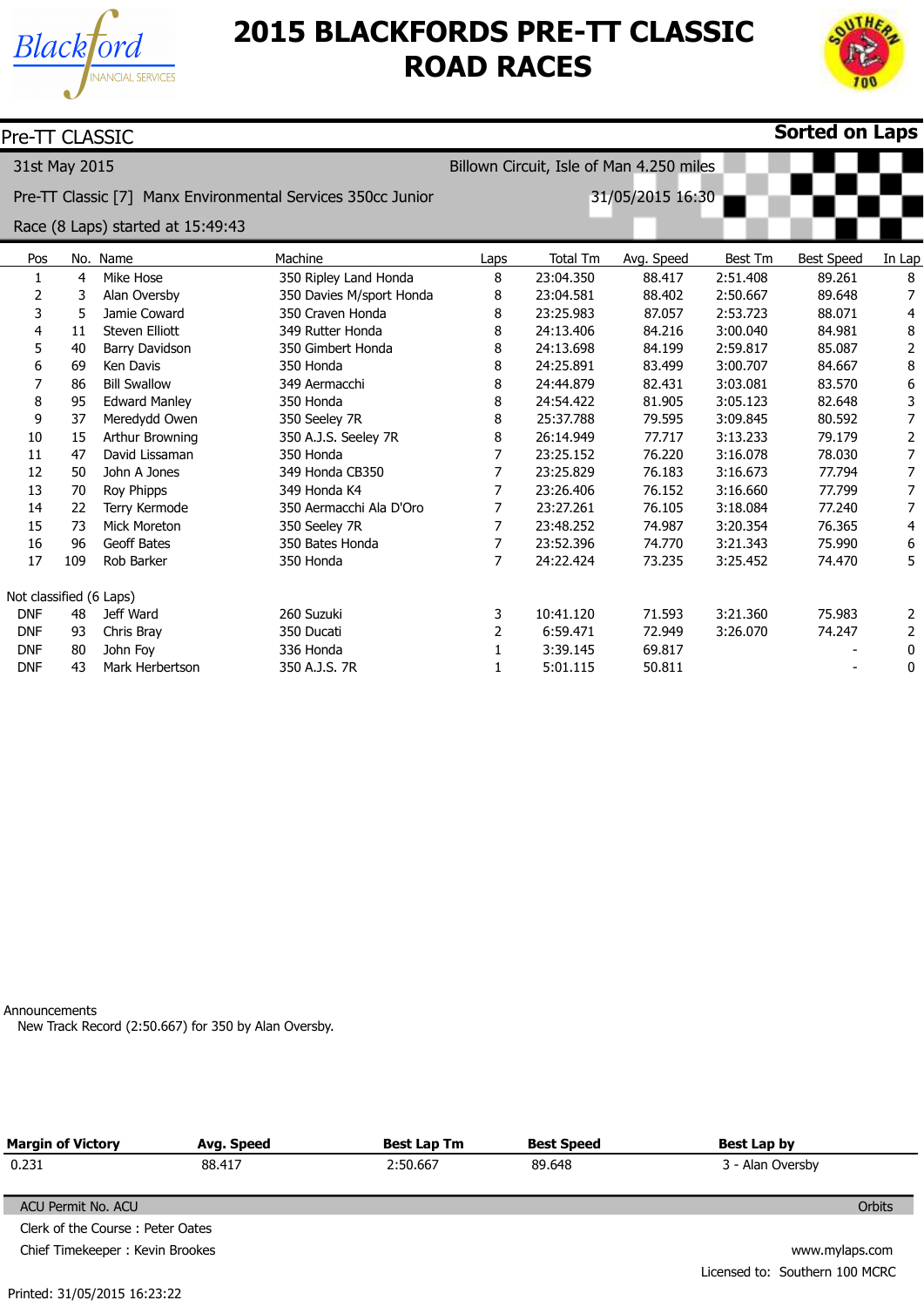



| Pre-TT CLASSIC          |     |                                   |                                                              |                                          |           |                  |          | <b>Sorted on Laps</b> |        |
|-------------------------|-----|-----------------------------------|--------------------------------------------------------------|------------------------------------------|-----------|------------------|----------|-----------------------|--------|
| 31st May 2015           |     |                                   |                                                              | Billown Circuit, Isle of Man 4.250 miles |           |                  |          |                       |        |
|                         |     |                                   | Pre-TT Classic [8A] Geoff Duke Junior Superbike Post Classic |                                          |           | 31/05/2015 15:50 |          |                       |        |
|                         |     | Race (8 Laps) started at 15:12:53 |                                                              |                                          |           |                  |          |                       |        |
| Pos                     |     | No. Name                          | Machine                                                      | Laps                                     | Total Tm  | Avg. Speed       | Best Tm  | <b>Best Speed</b>     | In Lap |
|                         | 52  | James Cowton                      | 250 Yamaha                                                   | 8                                        | 21:58.038 | 92.865           | 2:41.025 | 95.016                | 2      |
| 2                       | 24  | $\sim$ Tom Snow                   | 250 Yamaha                                                   | 8                                        | 22:32.691 | 90.486           | 2:45.827 | 92.265                | 8      |
| 3                       | 87  | <b>Brian Mateer</b>               | 249 Yamaha                                                   | 8                                        | 22:56.450 | 88.924           | 2:48.702 | 90.692                | 8      |
| 4                       | 19  | *David Hewson                     | 250 Yamaha                                                   | 8                                        | 22:57.110 | 88,882           | 2:47.451 | 91.370                | 8      |
| 5.                      | 29  | Neil Chadwick                     | 250 Yamaha                                                   | 8                                        | 23:42.400 | 86.052           | 2:55.132 | 87.363                |        |
| 6                       | 103 | <b>Brian Nichol</b>               | 250 Yamaha                                                   | 8                                        | 23:45.265 | 85,879           | 2:55.048 | 87.405                | 8      |
| 7                       | 110 | Dean Martin                       | 349 Padgetts Yamaha                                          | 8                                        | 24:56.391 | 81.797           | 3:02.537 | 83.819                | 6      |
| Not classified (5 Laps) |     |                                   |                                                              |                                          |           |                  |          |                       |        |
| <b>DNF</b>              | 102 | Peter Hindley                     | 250 Cotton                                                   | 7                                        | 21:52.170 | 81.621           | 3:04.974 | 82.714                | 4      |
| <b>DNF</b>              | 8   | Roy Richardson                    | 250 Yamaha                                                   | 5                                        | 13:41.803 | 93.088           | 2:42.659 | 94.062                | 3      |
| <b>DNF</b>              | 34  | Chris Barratt                     | 250 Yamaha                                                   | 5                                        | 26:19.441 | 48.435           | 2:50.142 | 89.925                | 3      |
| <b>DNF</b>              | 60  | *Joe Akroyd                       | 250 Suzuki                                                   |                                          | 4:04.220  | 62.648           |          |                       | 0      |

| <b>Margin of Victory</b>         | Avg. Speed    | Best Lap Tm | <b>Best Speed</b> | Best Lap by                    |  |  |  |
|----------------------------------|---------------|-------------|-------------------|--------------------------------|--|--|--|
| 34.653                           | 92.865        | 2:41.025    | 95.016            | 52 - James Cowton              |  |  |  |
|                                  |               |             |                   |                                |  |  |  |
| ACU Permit No. ACU               | <b>Orbits</b> |             |                   |                                |  |  |  |
| Clerk of the Course: Peter Oates |               |             |                   |                                |  |  |  |
| Chief Timekeeper: Kevin Brookes  |               |             |                   | www.mylaps.com                 |  |  |  |
|                                  |               |             |                   | Licensed to: Southern 100 MCRC |  |  |  |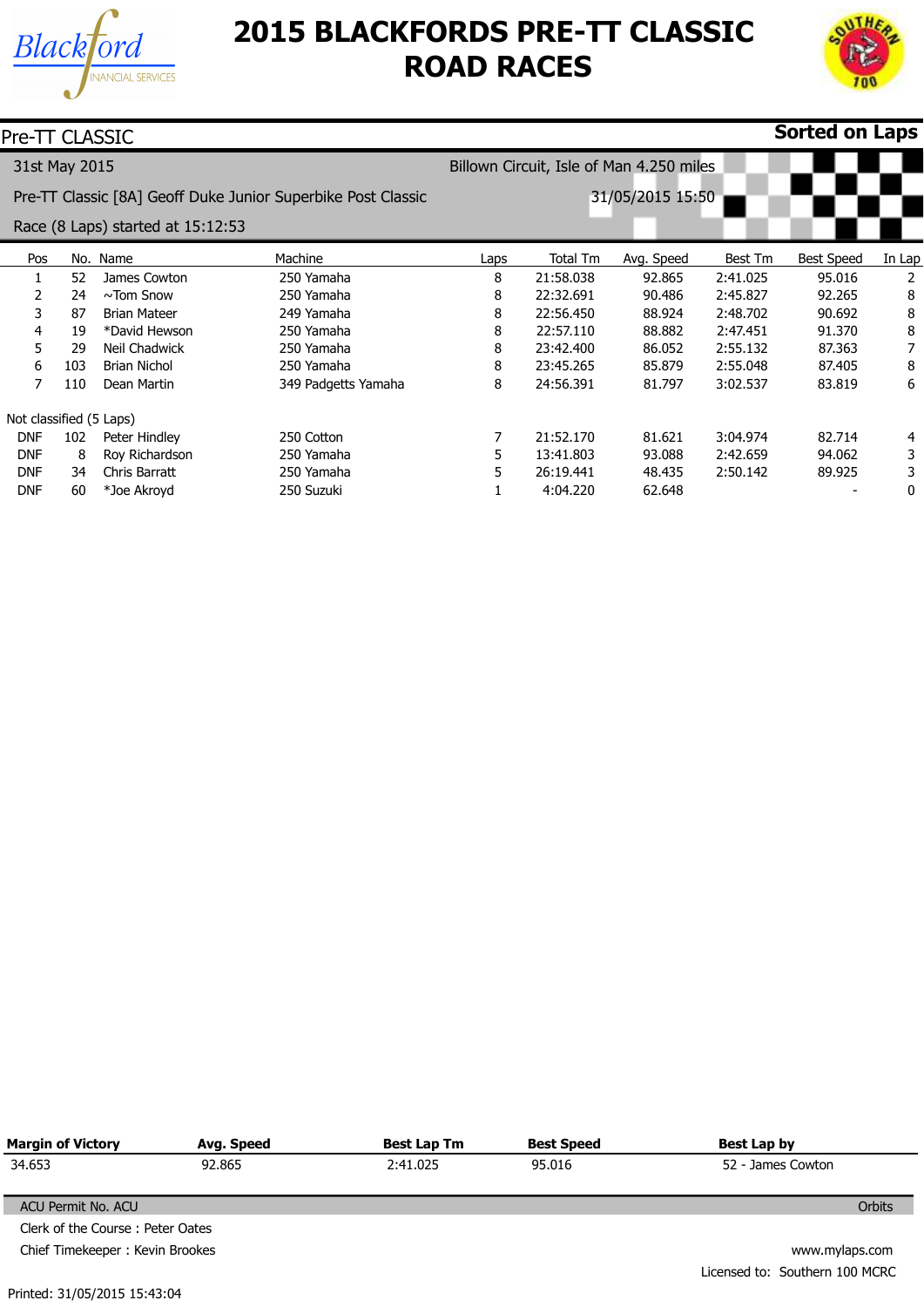



| Pre-TT CLASSIC |     |                                                   |                      |                                          |           |            |          | <b>Sorted on Laps</b> |        |  |
|----------------|-----|---------------------------------------------------|----------------------|------------------------------------------|-----------|------------|----------|-----------------------|--------|--|
| 31st May 2015  |     |                                                   |                      | Billown Circuit, Isle of Man 4.250 miles |           |            |          |                       |        |  |
|                |     | Pre-TT Classic [8B] 4 Hire Superbike Post Classic |                      | 31/05/2015 18:00                         |           |            |          |                       |        |  |
|                |     | Race (7 Laps) started at 17:20:14                 |                      |                                          |           |            |          |                       |        |  |
| Pos            |     | No. Name                                          | Machine              | Laps                                     | Total Tm  | Avg. Speed | Best Tm  | <b>Best Speed</b>     | In Lap |  |
| 1              | 5   | Jamie Coward                                      | 750 Mistral Kawasaki | 7                                        | 17:45.044 | 100.559    | 2:29.951 | 102.033               |        |  |
| 2              | 1   | <b>Steve Mercer</b>                               | 750 Mistral Kawasaki | 7                                        | 18:06.260 | 98.595     | 2:32.339 | 100.434               | 5      |  |
| 3              | 14  | <b>Tim Poole</b>                                  | 1100 Suzuki          |                                          | 18:16.756 | 97.652     | 2:32.979 | 100.014               |        |  |
| 4              | 26  | Dennis Booth                                      | 1100 G M Suzuki      |                                          | 18:19.065 | 97.446     | 2:33.985 | 99.360                |        |  |
| 5              | 17  | James Ford                                        | 750 Kawasaki         | 7                                        | 18:41.121 | 95.529     | 2:37.054 | 97.419                |        |  |
| 6              | 69  | Ken Davis                                         | 749 Yamaha           |                                          | 18:55.615 | 94.310     | 2:40.046 | 95.598                | 2      |  |
|                | 53  | John MacFarlane                                   | 1100 Suzuki          |                                          | 19:25.872 | 91.863     | 2:42.374 | 94.227                |        |  |
| 8              | 76  | ~Tony Limer                                       | 749 Kawasaki         |                                          | 19:26.608 | 91.805     | 2:42.289 | 94.276                |        |  |
| 9              | 16  | Alec Whitwell                                     | 1100 Suzuki          |                                          | 19:27.183 | 91.759     | 2:41.012 | 95.024                |        |  |
| 10             | 57  | ~Robert Mitchel-Hill                              | 750 Kawasaki         |                                          | 20:11.242 | 88.422     | 2:50.805 | 89.576                |        |  |
| 11             | 101 | Mark Bamford                                      | 749 Kawasaki         |                                          | 20:21.617 | 87.671     | 2:50.033 | 89.983                |        |  |
| 12             | 9   | Chris McGahan                                     | 930 B.S.A.           |                                          | 20:26.690 | 87.308     | 2:46.580 | 91.848                | 6      |  |
| 13             | 81  | Adam Ward                                         | 750 Norton Weslake   | 6                                        | 18:20.065 | 83.450     | 2:59.301 | 85.331                | 6      |  |
| 14             | 99  | Peter Creer                                       | 749 Suzuki           | 6                                        | 18:22.428 | 83.271     | 3:01.004 | 84.529                | 6      |  |
| Not classified |     |                                                   |                      |                                          |           |            |          |                       |        |  |
| <b>DNF</b>     | 54  | Peter Boast                                       | 750 Yamaha           | 4                                        | 10:26.242 | 97.726     | 2:33.887 | 99.424                | 4      |  |
| <b>DNF</b>     | 90  | $\sim$ Paul Smyth                                 | 399 Honda            | 4                                        | 11:50.064 | 86.189     | 2:55.243 | 87,307                | 3      |  |
| <b>DNF</b>     | 49  | <b>Billy Cummins</b>                              | 750 Yamaha           | 2                                        | 6:11.276  | 82.418     | 3:02.783 | 83.706                | 2      |  |
| <b>DNF</b>     | 8   | Roy Richardson                                    | 500 Paton            | 1                                        | 3:09.534  | 80.724     |          |                       | 0      |  |

Announcements

New Track Record (2:29.951) for SBB by Jamie Coward.

| <b>Margin of Victory</b>         | Avg. Speed     | Best Lap Tm | <b>Best Speed</b> | Best Lap by                    |  |  |
|----------------------------------|----------------|-------------|-------------------|--------------------------------|--|--|
| 21.216                           | 100.559        | 2:29.951    | 102.033           | 5 - Jamie Coward               |  |  |
| ACU Permit No. ACU               |                |             |                   | Orbits                         |  |  |
| Clerk of the Course: Peter Oates |                |             |                   |                                |  |  |
| Chief Timekeeper: Kevin Brookes  | www.mylaps.com |             |                   |                                |  |  |
|                                  |                |             |                   | Licensed to: Southern 100 MCRC |  |  |